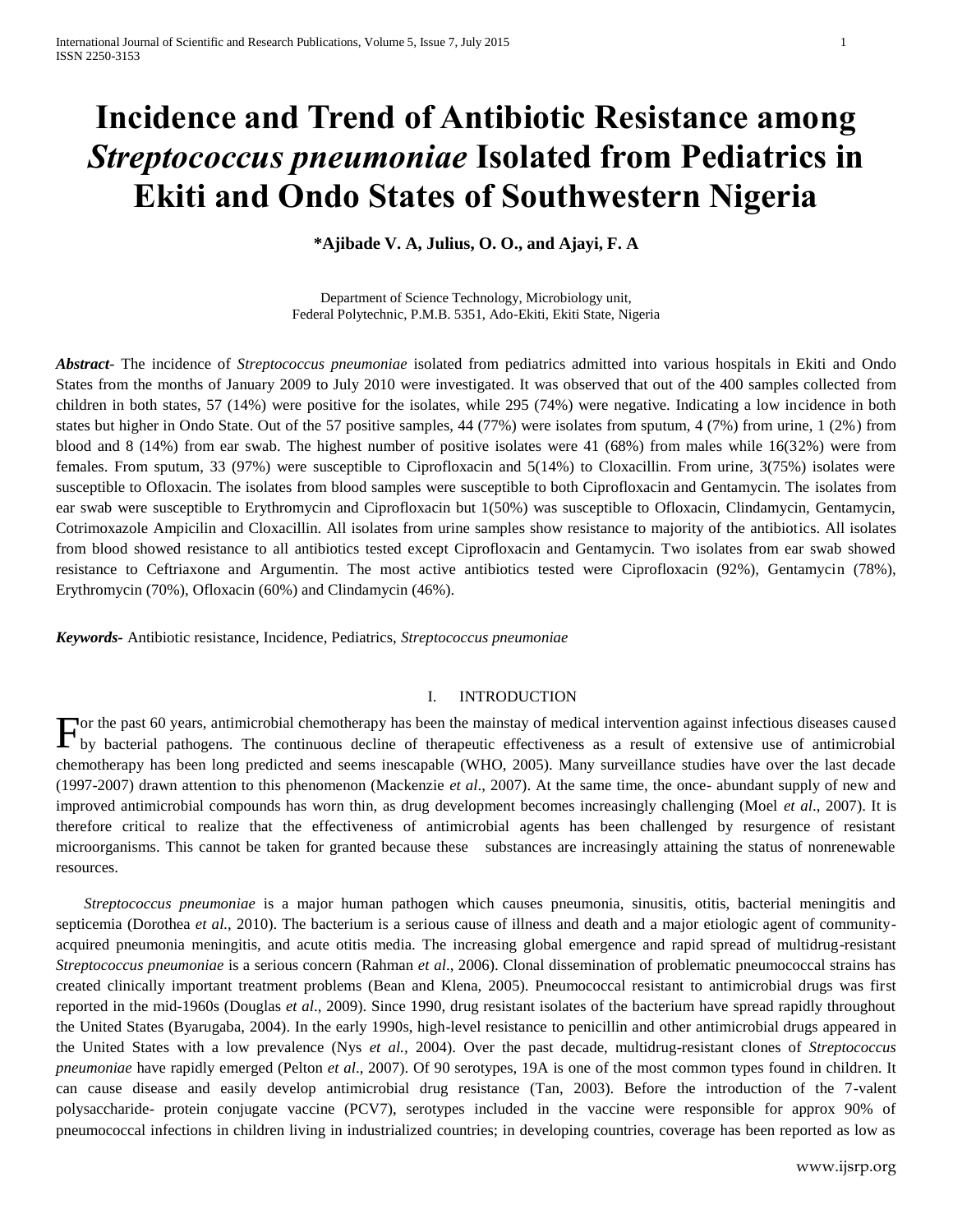26% (Pelton *et al*., 2007). Pneumococcal resistance to antimicrobial drugs (including β-lactams, macrolides, tetracycline, and cotrimoxazole) has become a worldwide problem. This work intends to investigate the trend of resistance of *Streptococcus pneumoniae* isolated from pediatrics in Ekiti and Ondo States to conventional antibiotics and their susceptibility to macrolides and using molecular epidemiologic methods, particularly multilocus sequence typing (MLST) to characterize the molecular type of multidrug-resistant strains of *Streptococcus pneumoniae* isolated from children.

#### II. MATERIALS AND METHODS

#### *A. Collection of Isolates*

*Streptococcus pneumoniae* were obtained from various clinical specimens like, sputum, urine, blood, and middle ear fluid from patients that visited the laboratory of the hospitals at Akure, Owo, Ondo, Idanre and Ore towns in Ondo- State and Ado Ekiti, Ido-Ekiti, Ikere-Ekiti, Iyin Ekiti, Aramoko-Ekiti and Ifaki-Ekiti in Ekiti State, Southwestern, Nigeria.

### *B. Culture of Samples and identification of bacteria*

The samples were cultured on Nutrient agar by streaking method on Petri-dishes. The cultures were incubated anaerobically at  $37^{\circ}$ C for 24h in an incubator. Discrete colonies were picked and cultured on Blood agar. The plates were incubated at  $37^{\circ}$ C for 24h. Colonies showing greenish clearing zones around it were subcultured into a Nutrient agar slant. The colonies were identified by Gram staining, insulin fermentation, bile solubility, and optochin sensitivity (Rouff *et al*., 2003; CLSI, 2006).

### *C. Susceptibility Testing*

Susceptibility testing was carried out by disk diffusion and confirmed with E- test according to Clinical and Laboratory Standard Institute (CLSI, 2006). A colony from stock was sub cultured into 5ml of nutrient broth (LAB) and incubated at  $37^{\circ}$ C for 18h. About 0.1ml of the overnight broth of each organism was pipette into 9.9ml of the broth to yield a  $10<sup>1</sup>$  dilution. The procedure was continued to obtain a final dilution of  $10^3$ . The bacterial suspension was spread onto a dried Nutrient agar and a multo-disk containing ofloxacin, erythromycin, Ciprofloxacin, Clindamycin, Gentimycin, Cloxacillin, Cotrimoxazole, Ampicilin, ceftriaxone and Argumentin was placed on the agar. Multidrug resistance was defined as non-susceptibility to  $\geq$ 3 antimicrobial drug classes.

### *D. Multilocus Sequence Typing*

This was employed using the method described in Qingfu *et al.* (2009). The internal fragments of 7 housekeeping genes (*aroE* Shikimate dehydrogenase), *gdh* (glucose-6-phosphate dehydrogenase), *gki*(glucose kinase), *recP*(transketolase), *spi*(signal peptidase1), *xpt*(xanthine phosphoribosyltransferase), and *ddl*(D-alanine-D-alanine ligase) were amplified from chromosomal DNA by PCR. Chromosomal DNA was extracted from subculture of *Strep pneumoniae* isolations recovered from middle ear fluid, urine, sputum and blood. PCR amplification was performed using primer pairs *aroE-* up, 5-GCCTTTGAGGCGACAGC-3' and *aroE-*dn, 5'- TGCAGTTCA(G/A)AAACAT(A/T)TTCTAA-3'; *gdh-*up, 5'-ATGGACAAACCAGC(G/A/T/C)AG(C/T)TT-3'; and *gdh-*dn, 5'- GCTTGAGGTCCCAT(G/A)CT(G/A/T/C) CC-3'; *gki-*up, 5'-GGCATTGGAATGGGATCACC-3' and *gki*-dn, 5'- TCTCCCGCAGCTGACAC-3'; *recP-*up, 5'-GCCAACTTAGCATTGTAAC-3'; and *rec*P-up, 5'-GCCAACTCAGGTCATCCAGG-3' and *rec*P*-*dn, 5'-TGCAACCGTAGCATTGTAAC-3'; and *spi-*up, 5'-TTATTCCTCCTGATTCTGTC-3' and *spi*-dn, 5'- GTGATTGGCCAGAAGCGGAA-3'. Pcr conditions were as follows; initial denaturation at  $95^{\circ}$ C for 5min, followed by 30cycles of 95<sup>o</sup> C for 30s; annealing at 50<sup>o</sup> C – 55<sup>o</sup>C for 30s; and extension at 72<sup>o</sup>C for 30s. The amplified DNA fragments were purified by using QIAquick PCR Purification Kit (QIAGEN, Valencia, CA, USA) and were sequenced in each direction by using the same primers used for amplification and by using the BigDye Terminator v3.1 Cycle Sequencing Kit on an Applied Biosystems Prism 377 automated sequencer (Applied Biosystems, Foster City, CA, USA).

The sequences at each of the n7 loci were then compared with the sequences of all of the known alleles at those loci in the database at the pneumococcal MLST website (http:spneumoniae.mlst.net). The sequences identical to a known sequence were assigned the same allele number, and non-identities to any known allele sequences were assigned new allele numbers. The allele at each of the 7 loci defines the allelic profile of each strain, as well as its ST. New allelic number or new ST number was assigned by a curator of the pneumococcal MLST database. The relatedness of isolates and known similar strains in the database was determined by constructing a neighbor-joining tree using a program online, Draw Tree Using Own MLST Data, found at the pneumococcal MLST website.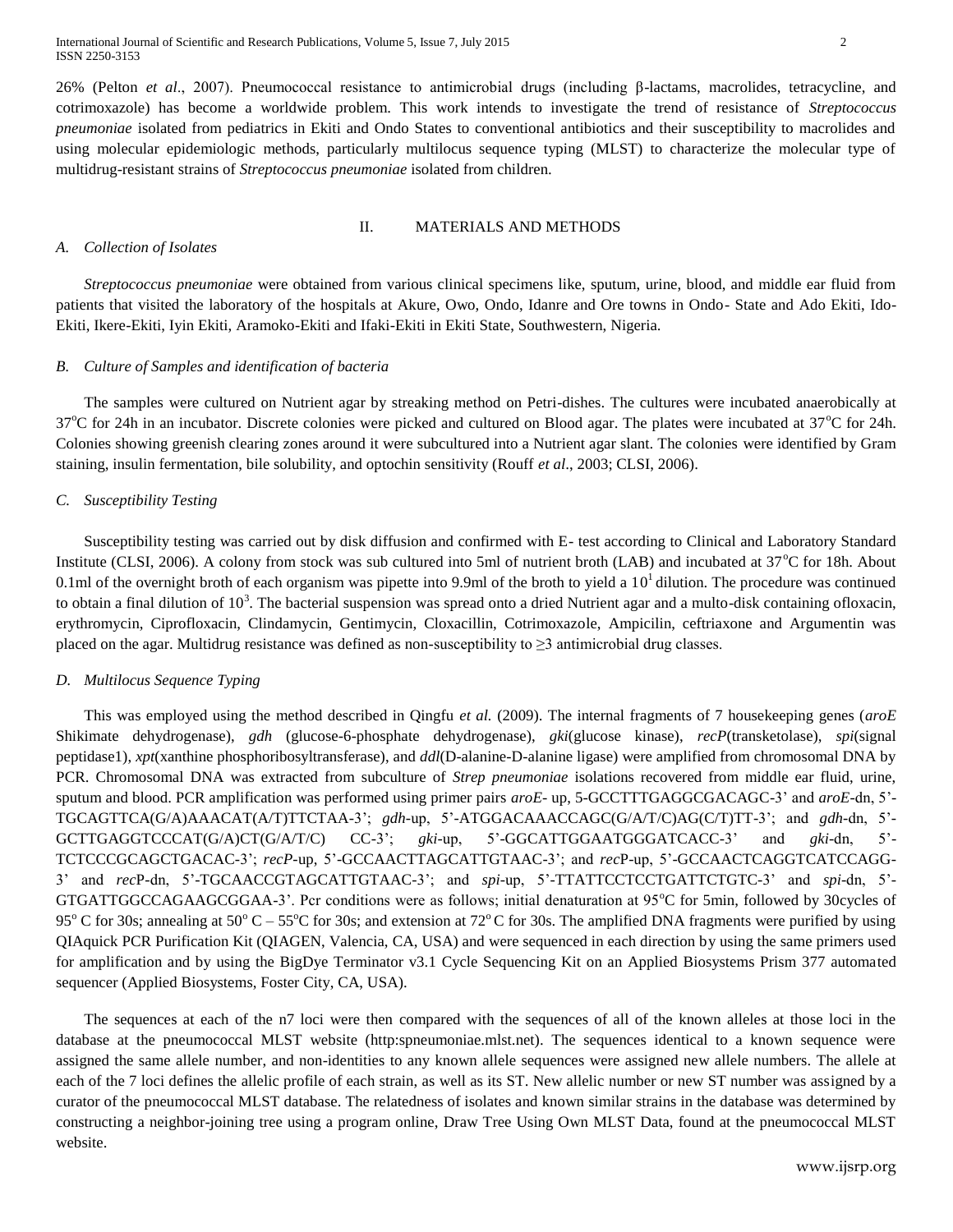International Journal of Scientific and Research Publications, Volume 5, Issue 7, July 2015 3 ISSN 2250-3153

#### *E. Statistical Analysis*

Statistical analysis was performed by using SPSS software version 13.0. The Mantel-Haenszel  $x^2$  test was used for trend analysis.

## III. RESULTS AND DISCUSSION

The results of this research work are shown in tables below. Table 1 shows the incidence of *Strep pneumoniae* from different samples between January 2009 and July 2010. A total of 250 samples were collected from children in Akure metropolis for isolation purposes and antibiotic surveillance among *Strep pneumoniae,* 41(16%) of the samples were positive while 209(84%) were negative. 34(82%) out of 41 positive samples were isolated from sputum, 4(9%) isolates were from Urine samples, 1 (2%) isolates from blood sample and 2 (7%) isolates from ear-swab. Sixteen 16(40%) were serotype 19A. this was the most common serotype isolated in the study. Table 2 summarized the sexes and age of patients from which positive sample were obtained. The highest numbers of positive samples are from male 28(68%) while isolates obtained from female sample are about 13(32%). Table 3 summarizes the susceptibility pattern of isolates from different samples. The result were interpreted according to the MIC breakpoint recommended by CLS were zones of inhibition >5.0 were assigned as sensitive and those <5.0mm were assigned as resistant.

From urine samples, 3 (75%) isolates were susceptible to Ofloxacin while 1(25%) was less susceptible to Argumentin. Out of 34 isolates from sputum sample 33(97%) were susceptible to Ciprofloxacin and 5(14%) were susceptible to Cloxacillin. The isolate from blood sample was susceptible to both Ciprofloxacin and Gentamycin. Finally, isolates fro ear-swabs were susceptible to Erythromycin and Ciprofloxacin but 1(50%) was susceptible to Ofloxacin, Clindamycin, Gentamycin, Cotrimoxazole, Ampicilin and Cloxacillin. Table 4 summarizes the resistance pattern of isolates obtained from different sample. All isolates from Urine samples showed resistance to Cotrimoxazole, Ampicilin Cloxacillin and Ceftriaxone but less resistance to Ofloxacin. (34)86% of the isolates from sputum samples showed resistance to only Ceftriaxone, (30)83% showed resistance to Cotrimoxazole, Ampicilin, Cloxacillin and Argumentin but they are less resistance to Ciprofloxacin (3%).

The isolates from blood sample showed resistance to almost all the antibiotics used except only Ciprofloxacin and Gentamycin. The two isolates from ear-swab showed resistance to Ceftriaxone and Argumentin while 1 (50%) showed resistance to five antibiotics out of the ten antibiotics tested. The susceptibility patterns of the first nine samples analyzed are shown in the tables below. Table 5 shows the incidence of *S. pneumoniae* isolated from sputum collected in Ekiti State. A total of 135 sputum samples were analyzed, but only 20(16%) of the samples were positive for *S. pneumoniae.* Table 5 shows the incidence of *S. pneumoniae* isolated from sputum collected in Ekiti State. A total of 135 sputum samples were analyzed, but only 20(16%) of the samples were positive for *S. pneumoniae.* Table 6 shows the sensitivity profile of the twenty isolates.

The whole twenty (20) isolates were sensitive to Erythromycin, 17(85%) were sensitive to ciprofloxacin, 15 (75%) were sensitive to Ofloxacin, 10(50%) were sensitive to Gentamycin, 9(45%) were sensitive to Ceftriaxone, 4(20%) were sensitive to Clindamycin, and 1(5%) was sensitive to Ampicilin. Table 7 shows the resistance pattern of the twenty isolates to ten antimicrobial agents used. All the twenty (20) isolates were resistant to Cotrimoxazole and Argumentin followed by Ampicilin, 16(80%) were resistant to Clindamycin, 11(55%) were resistant to Ampicilin, 10(50%) were resistant to Gentamycin, 5(25%) were resistant to Ofloxacin, and 3(15%) were resistant to Ciprofloxacin. All the isolates exhibit multi-drug resistance by showing resistance to more than one antibiotic.

**Table 1:** Incidence of *Streptococcus pneumoniae* in Ondo State from different sample (January 2009 and July, 2010)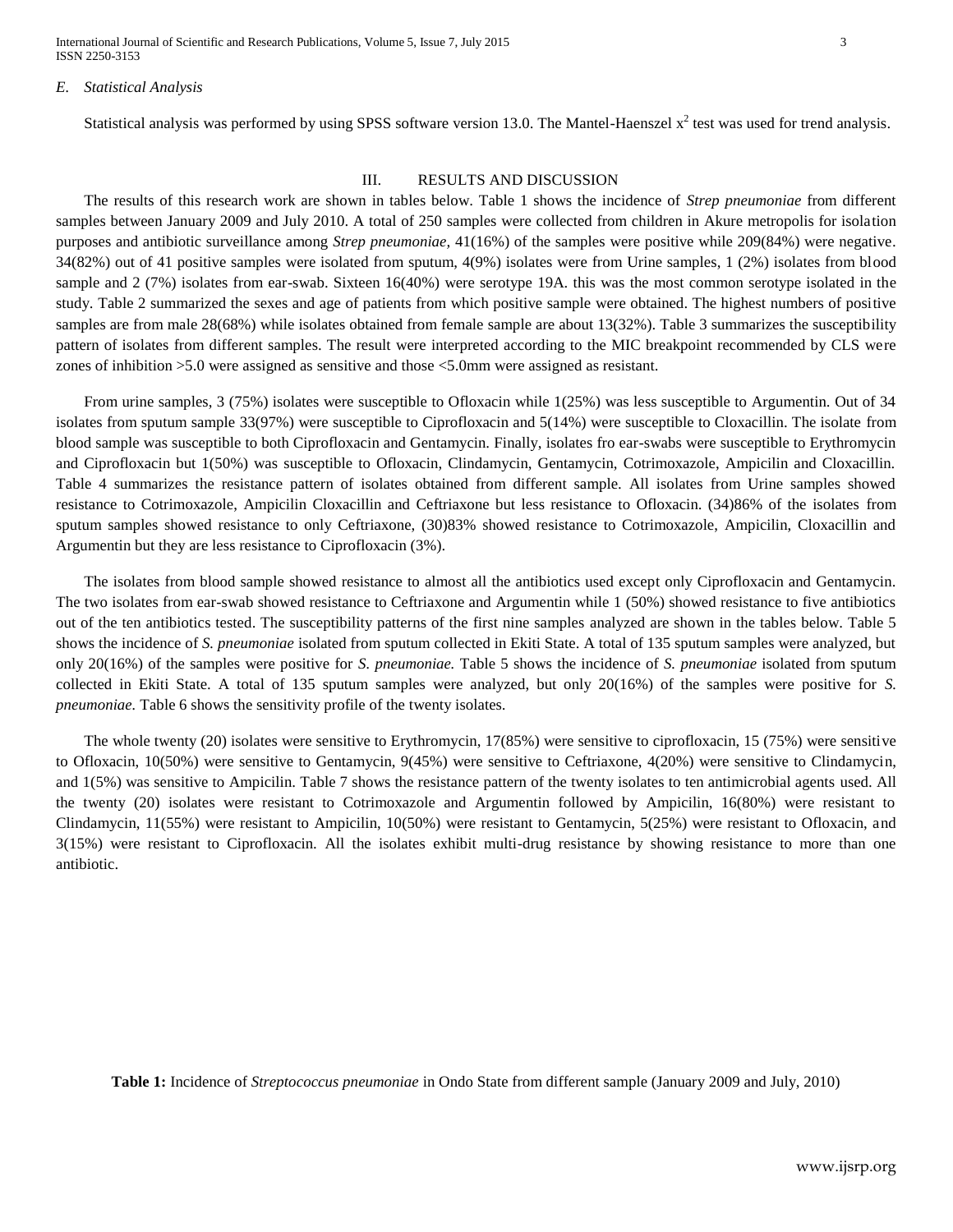International Journal of Scientific and Research Publications, Volume 5, Issue 7, July 2015 4 ISSN 2250-3153

| Group        | <b>Samples</b> | <b>Total number</b> | <b>Positive</b>              | <b>Negative</b>              |
|--------------|----------------|---------------------|------------------------------|------------------------------|
|              |                | collected           | Samples, $n$ $(\frac{6}{6})$ | Samples, $n$ $(\frac{9}{6})$ |
|              | Urine          | 10                  | 1(10)                        | 9(90)                        |
| 2            | Sputum         | 25                  | 4(16)                        | 21 (84)                      |
| 3            | Sputum         | 25                  | 3(12)                        | 22 (88)                      |
| 4            | Urine          | 10                  | 1(10)                        | 9(90)                        |
| 5            | Sputum         | 30                  | 4(12)                        | 26(88)                       |
| 6            | Sputum         | 30                  | 3(9)                         | 27(91)                       |
|              | Sputum         | 20                  | 4(20)                        | 16(80)                       |
| 8            | Sputum         | 30                  | 7(21)                        | 23(79)                       |
| 9            | <b>Blood</b>   | 10                  | 1(10)                        | 9(90)                        |
| 10           | Sputum         | 40                  | 9(22)                        | 31(78)                       |
| 11           | Urine          | 10                  | 2(20)                        | 8(80)                        |
| 12           | Ear-swab       | 10                  | 2(20)                        | 8(80)                        |
| <b>Total</b> |                | 250                 | 41(16)                       | 209 (84)                     |

**Table 2:** Relationship between positive samples, sexes and ages of patients

| Sample (n)     | Sex $n$ (%) |         | Age (years)              |         |
|----------------|-------------|---------|--------------------------|---------|
|                | Male        | Female  | $\leq$ 13                | >13     |
| Urine $(4)$    | 2(50)       | 2(50)   | -                        | 4(100)  |
| Sputum $(34)$  | 24 (70)     | 10(30)  | 1(2)                     | 33 (98) |
| Blood(1)       | 1 (100)     | -       | $\overline{\phantom{a}}$ | 1(100)  |
| Ear-swab $(2)$ | 1 (50)      | 1(50)   | -                        | 2(100)  |
| Total          | 28 (68)     | 13 (32) | 1(2)                     | 40 (98) |

**Table 3**: Sensitivity pattern of *Streptococcus pneumoniae* isolated from Ondo State to convectional antibiotics n (%)

| <b>Sample</b>  | OF                       | Е      | CIP     | CD                       | GN      | CХ              | CO                       | АP                       | FX                       | AU                       |
|----------------|--------------------------|--------|---------|--------------------------|---------|-----------------|--------------------------|--------------------------|--------------------------|--------------------------|
| <b>Number</b>  |                          |        |         |                          |         |                 |                          |                          |                          |                          |
| Urine $(4)$    | 3(75)                    | 2(50)  | 2(250)  | 2(50)                    | 2(50)   | 1(25)           | $\overline{\phantom{a}}$ |                          | $\overline{\phantom{a}}$ | 1(25)                    |
| Sputum $(34)$  | 21(61)                   | 25(73) | 33 (97) | 16(47)                   | 28 (82) | 5(14)           | 6(17)                    | 6(17)                    | 12(35)                   | 6(17)                    |
| Blood $(1)$    | $\overline{\phantom{a}}$ | -      | 1(100)  | $\overline{\phantom{a}}$ | 1(100)  | $\qquad \qquad$ | $\overline{\phantom{a}}$ | $\overline{\phantom{0}}$ | $\sim$                   | $\overline{\phantom{a}}$ |
| Ear-Swab $(2)$ | (50)                     | 2(100) | 2(100)  | (50)                     | (50)    | ۰               | (50)                     | 6(17)                    | -                        | $\overline{\phantom{a}}$ |

OF-ofloxacin, E- erythromycin, CIP- ciprofloxacin, CD- Clindamycin, GN- Gentimycin, CX, Cloxacillin, CO- Cotrimoxazole, AP- ampicilin, FX- Ceftriaxone, AU- Argumentin

**Table 4**: Resistant pattern of *Streptococcus pneumoniae* isolated from Ondo State to convectional antibiotics n (%)

| Sample/<br>number | OF      | Е     | $\mathbf{CIP}$           | CD      | GN                       | <b>CX</b> | CO      | АP      | FX      | AU      |
|-------------------|---------|-------|--------------------------|---------|--------------------------|-----------|---------|---------|---------|---------|
| Urine $(4)$       | 1 (25)  | 2(50) | 2(50)                    | 2(50)   | 2(50)                    | 3(75)     | 4(100)  | 4(100)  | 4 (100) | 3(75)   |
| Sputum $(34)$     | 13 (39) | 9(27) | 1(3)                     | 18 (53) | 6(18)                    | 29(86)    | 28 (83) | 28 (83) | 22(65)  | 28 (83) |
| Blood(1)          | 1 (100) | (100) | $\overline{\phantom{a}}$ | 1(100)  | $\overline{\phantom{a}}$ | (100)     | 1(100)  | (100)   | 1(100)  | (100)   |
| Ear-Swab $(2)$    | (50)    | -     | $\overline{\phantom{a}}$ | (50)    | (50)                     | 2(100)    | (50)    | (50)    | 2(100)  | 2(100)  |

OF-ofloxacin, E- erythromycin, CIP- ciprofloxacin, CD- Clindamycin, GN- Gentimycin, CX, Cloxacillin, CO- Cotrimoxazole, AP- ampicilin, FX- Ceftriaxone, AU- Argumentin

**Table 5:** Incidence of *Streptococcus pneumoniae* in sputum samples Ekiti State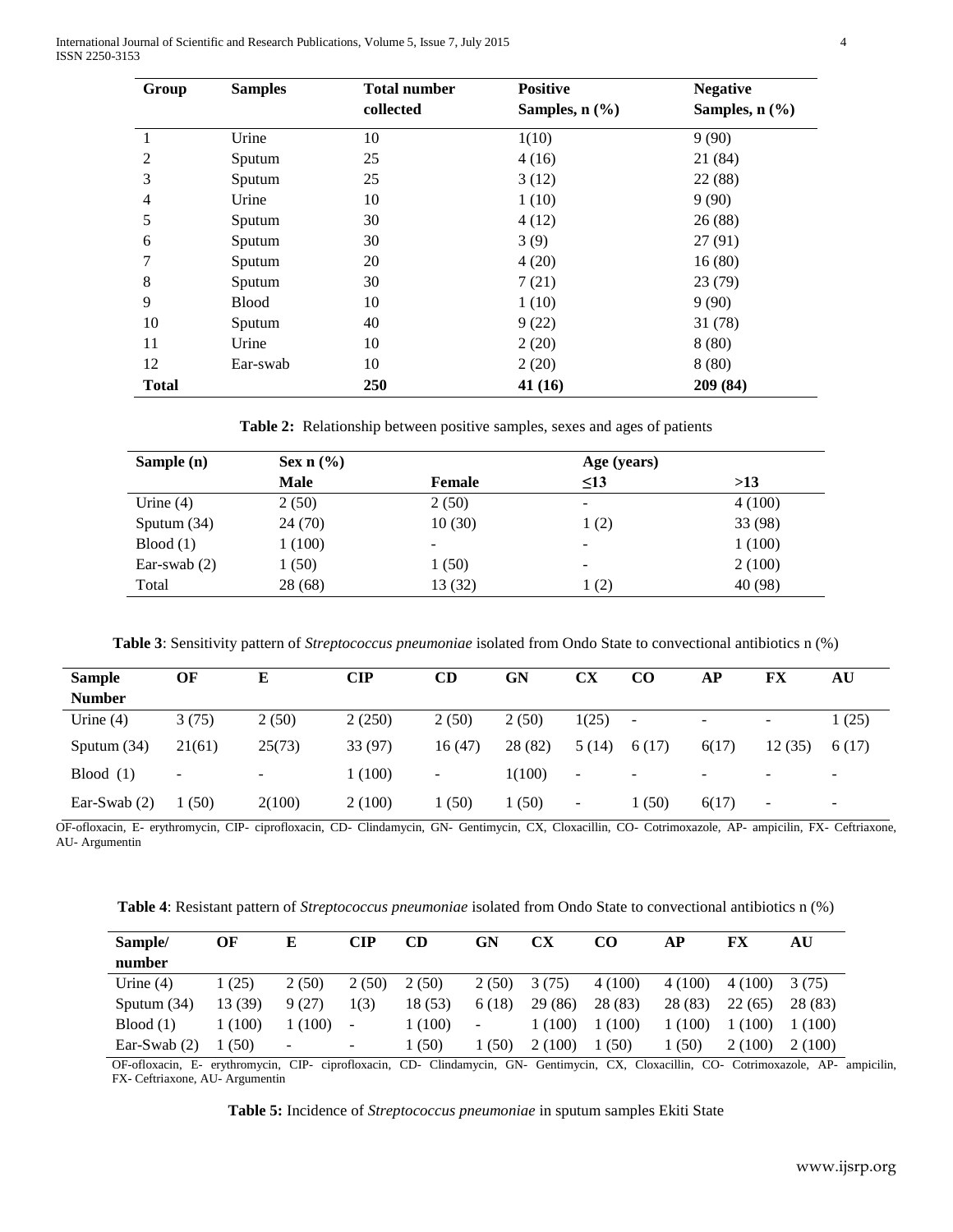**Table 6:** Antimicrobial **susceptibility(S) and resistance(R)** of clinical isolates of *S. pneumoniae* isolated from Ekiti State (n=20)

1 11  $2(2)$  9(7)

2 15 15 3 (2) 12 (9)

3 20 2 (2) 18 (13)

4 10 1(1) 9(7)

5 25 25 4 (3) 21 (16)

6 23 23 4 (3)  $19(14)$ 

8 19 19 3 (2) 16 (12)

9 12 1 (1) 11 (8)

**Total 135 16 86**

**Positive** 

**Sample %**

| <b>Isolate</b> | $\mathbf{CIP}$ | <b>GN</b> | $\mathbf{C}\mathbf{X}$ | $\bf{CO}$      | $\mathbf{FX}$ | AP    | CD       | AU             | OF | E   |
|----------------|----------------|-----------|------------------------|----------------|---------------|-------|----------|----------------|----|-----|
| S.             | 17             | 10        | $\overline{0}$         | $\overline{0}$ | 9             |       | $\sim$ 4 | $\Omega$       | 15 | 20  |
| R              | 3              | - 10      | 20                     | - 20           |               | 11 19 | 16       | 20             | 5  |     |
| $S\%$          | 85             | 50        | $\overline{0}$         | $\overline{0}$ | 45            | 5     | 20       | $\overline{0}$ | 75 | 100 |
| R%             | 15             | 10        | 100                    | 100            | 55            | 95    | 50       | 100            | 25 |     |

OF-ofloxacin, E- erythromycin, CIP- ciprofloxacin, CD- Clindamycin, GN- Gentimycin, CX, Cloxacillin, CO- Cotrimoxazole, AP- ampicilin, FX- Ceftriaxone, AU- Argumentin

Table 5 shows the incidence of *S. pneumoniae* encountered in sputum sample collected in Ekiti state. A total of 135 sputum samples were analyzed, but only 20(16%) of the samples were positive for *S. pneumoniae.*

Table 6 shows the sensitivity and resistance profile of the twenty isolates. The whole twenty(20) isolates were sensitive to Erythromycin, Seventeen(17) isolates were sensitive to ciprofloxacin, fifteen(15) isolates were sensitive to Ofloxacin ,ten (10)isolates were sensitive to Gentamycin, nine (9)isolates were sensitive to Ceftriaxone, four(4) isolates were sensitive to Clindamycin, and one(1) isolate was sensitive to Ampicilin . Table 6 shows the resistance pattern of the twenty isolate to ten antimicrobial agents used. All the twenty (20) isolates were resistant to Cotrimoxazole and Argumetin followed by Ampicilin sixteen (16) isolates were resistant to Clindamycin, eleven (11) isolates were resistant to Ampicilin, ten (10) isolates were resistant to Gentamycin, five (5) isolates were resistant to Ofloxacin, and three (3) isolates were resistant to Ciprofloxacin. All the isolates exhibit multi-drug resistance by showing resistance to more than one antibiotic.

Out of the135 sputum samples analyzed for *S pneumoniae,* only twenty (20) were positive for the bacteria. The twenty isolates were subjected to antimicrobial susceptibility test using ten antibiotics. The susceptibility of the 20 isolates to the ten antimicrobial agents is shown in table 6. Seventeen isolates (85%) were sensitive to ciprofloxacin, fifteen (75%) isolates were sensitive to Ofloxacin, ten (50%) isolates were sensitive to Gentamycin, one (5%) isolate was sensitive to Ceftriaxone, and the whole twenty isolates (100%) were sensitive to Erythromycin.

The resistance pattern shows that 19 (95%) isolates were resistant to Ampicilin, 16 (80%) isolates were resistant to Clindamycin, 11 (55%) isolates were resistant to Ceftriaxone, ten (50%) isolates were resistant to Gentamycin, 5 (25%) isolates were resistant to

**Total number**

**Collected**

**Batch** 

**Collection**

**Negative** 

**Sample %**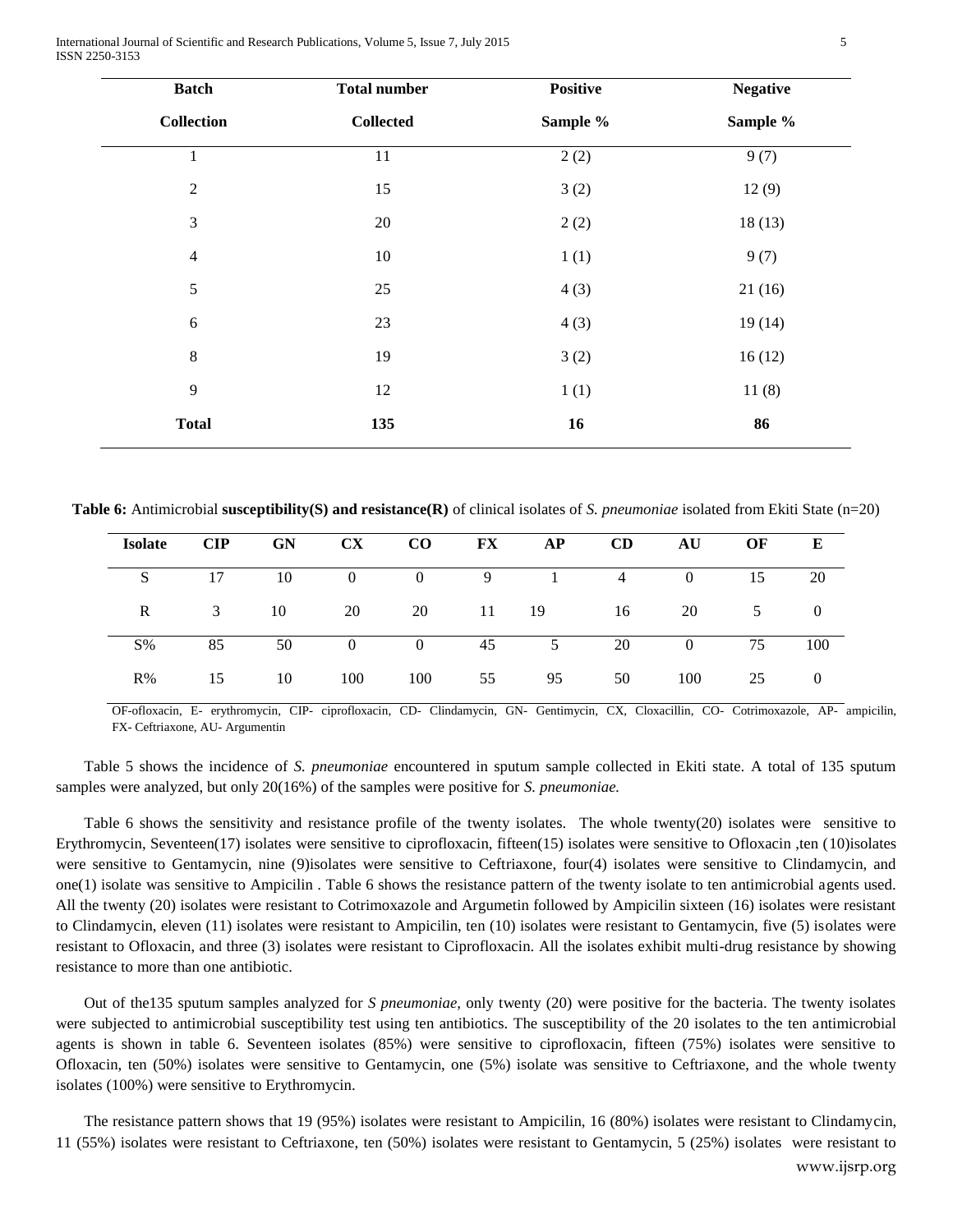Ofloxacin, 3(15%) isolates were resistant to ciprofloxacin, the whole isolates are resistant to Cotrimoxazole and Argumentin. From this work, the most active antibiotic tested was Ciprofloxacin (92%), Gentamycin (78%), Erythromycin (70%), Ofloxacin (60%) and Clindamycin (46%).

The organisms also show complete resistance to Cotrimoxazole and Argumentin followed by Ampicilin and Clindamycin. The majority (82%) of the isolates were from respiratory tract specimen, the remainder having been recovered from specimens from other sites. This correlates with the study of Kenneth (2008) who state that *Strep pneumoniae* is part of the normal inhabitant of upper respiratory tract flora. 83% of the isolates were resistant to Cotrimoxazole, Ampicilin, Cloxacillin, Argumentin and 71% to Ceftriaxone. According to the study carried out by Rohani *et al*. (2003), Ceftriaxone was recognized as the most active among the drugs evaluated which is concluded to be an alternative to penicillin. But this study shows that the rate of resistance to Ceftriaxone is very high (71%) this could result from abuse of Ceftriaxone. The high resistance of *S. pneumoniae* to some of the antibiotics used may result from the uncontrolled and frequent use of these antibiotics and its derivatives and/or non-compliance of patients with respect to antibiotics dosage and duration. It may also be because almost all the isolates were respiratory tracts isolates which have been found to be more resistant than isolates from other sources in previous studies. The increasing resistance rates may cause serious difficulties in the treatment of *pneumococcal* infections; therefore clinicians prescribing therapy for this infection should take into consideration the trend of decreased sensitivity to antibiotics among *pneumococcal*. Since the resistance of Ceftriaxone and some other antibiotics among *pneumococcal* increases in this study, a number of alternatives are available, the most active of those evaluated here being Ciprofloxacin and Gentamycin.

Multilocus sequence typing (MLST) of the 57 *S. pneumoniae* isolates showed that 38(67%) were ST-320; 8(14%) were ST-199; 5(9%) were unreported STs now assigned ST-2722 and ST-2704; 2(13%) were ST-1673; and 1(6%) each of the remaining 3 was ST-1451, ST2265, and ST-63. The total number of those typed as ST-320 were multidrug-resistant, however, 1 (2%) was the newly assigned ST2722. The ST-2722 strain appears to have resulted from a mutation identified in the *recP* gene that coincides with acquisition of multidrug resistance, including Ceftriaxone (Qingfu *et al.,* 2009). The clinical importance of such strain is potentially high because empiric treatment of suspected and even proven pneumococcal infections typically relies on the efficacy of Ceftriaxone. Continuous monitoring of serotype distribution in this population will ensure that available vaccines can provide adequate coverage of circulating pneumococcal serotypes.

#### **REFERENCES**

- [1] Bean D C and Klena A (2005). Characterization of major clones of antibiotic-resistant *Streptococcus pneumoniae* in New Zealand by multilocus sequence typing. *J Antimicrobial Chemother* 55:375-378
- [2] Byrugaba, D.K. (2004). A views on antimicrobial resistance in developing countries and responsible risk factors, *Int. J. Antimicrob. Agents* 24:105-110.
- [3] Clinical and Laboratory Standard Institute (2006). Performance standards for antimicrobial susceptibility testing: Sixteen informational supplement M100-S15, Wayne (PA): The Institute.
- [4] Dorothea Z , Aditya G and David S.S (2010). Increase in Pilus islet 2- encoded *Streptococcus pneumoniae* isolates, Atlanta, Georgia, USA *Emerg. Infect. Dis*. 16(6): 955-967.
- [5] Douglas, W. M., Brian, D. G., William, B. B., Shukal,B., Paul, O. G., Paul, H and Segarra-Newnham (2009). Population Mobility, Globalization, and Antimicrobial Drug Reststance. *Emerg. Infect. Dis*. 15(11):1727-1732.
- [6] Kenneth T. (2008). *"Streptococcus pneumoniae" .Oxford Journals* 48(5): 659-660
- [7] Mackenzie, F. M., Bruce, J., Van Looveren, M., Cornaglia, G., Gould, I. M and Goosens, H (2006). Antimicrobial susceptibility testing in European hospitals: reports from the ARPAC study. *Clin. Microbiol Infect.* 12:1185-1195
- [8] Moel, G. S, Jones, R. N., Biedenbach, D. J., Shlwell, M. G and Fritsche, T. R (2007) Contemporary causes of skin and soft tissues infections in North America, Latin America, and Europe: report from the SENTRY Antimicrobial Surveillance Program (1998-2004). *Diagn Microbiol Infect Dis* 57: 7-13
- [9] Nys, S; Okeke, I.N; Kariuki, S. Dinant, G.J; Driessen C; Stobberingh, E.E (2004). Antibiotic resistance of faecal *E. coli* from healthy volunteers from eight developing countries. *J. Antimicrob. Chemother* 54:952-955.
- [10] Okeke, I. N, Lamikanra , A and Edelma , R (1999). Socio economic and behaivoural factor leading to acquired bacterial resistance to antimicrobial agents in developing countries *Emerg.Infect.Diseases* 5:18-27.
- [11] Pelton SI, Huot H, Finkelstein J A, Bishop C J, Hsu K K, Kellenberg J (2007). Emergence of 19A as virulent and multidrug-resistant pneumococcus in Massachusetts following universal immunization of infants with pneumococcal conjugate vaccine. *Pediatr Infect Dis J* 26: 468-472.